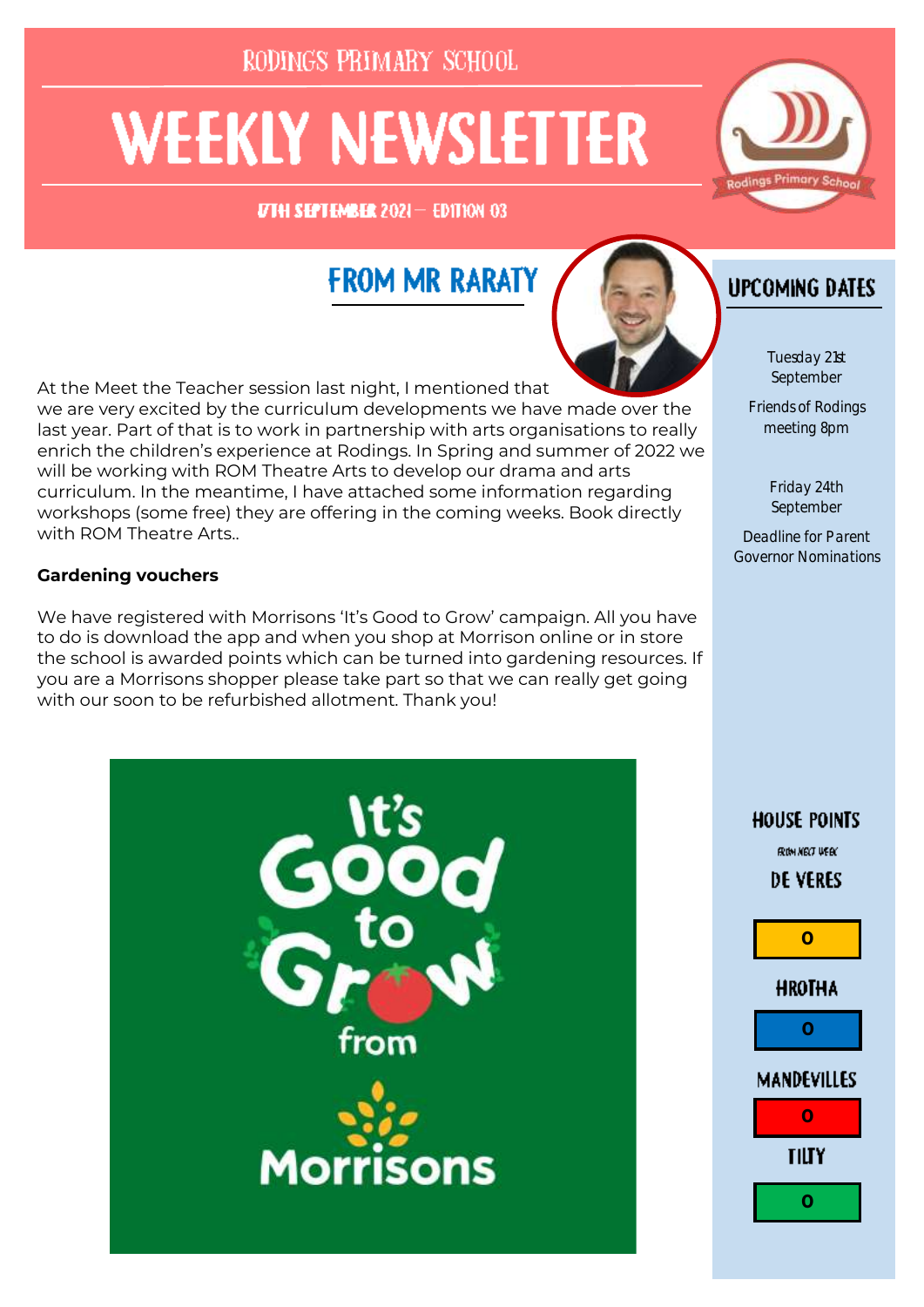# *We need you! Parent Governor Election*

Sadly, Alice Smith, one of our parent governors, resigned at the end of last term as her family moved away from the area. This has left a vacant position for a Parent Governor on our Governing Board.

We are looking for people to come forward to fulfil this position. If you are interested, in the first instance, please contact me to arrange a meeting/call to discuss what the role entails in more detail. If more than one person expresses interest in the post it will go to a parental vote.

Governors are volunteers but there is an expectation to commit to a series of meetings and participate in governor visits and policy reading.

The Governing Board is an integral part of Rodings and provides support and challenge to make Rodings the best it can be.

Parent Governors are elected by parents but do not represent parents on the board. I can explain this in more detail if you are interested in the post.

The deadline for nominations is Friday 24th September and should be emailed to [mr.raraty@rodingsprimary.co.uk](mailto:mr.raraty@rodingsprimary.co.uk)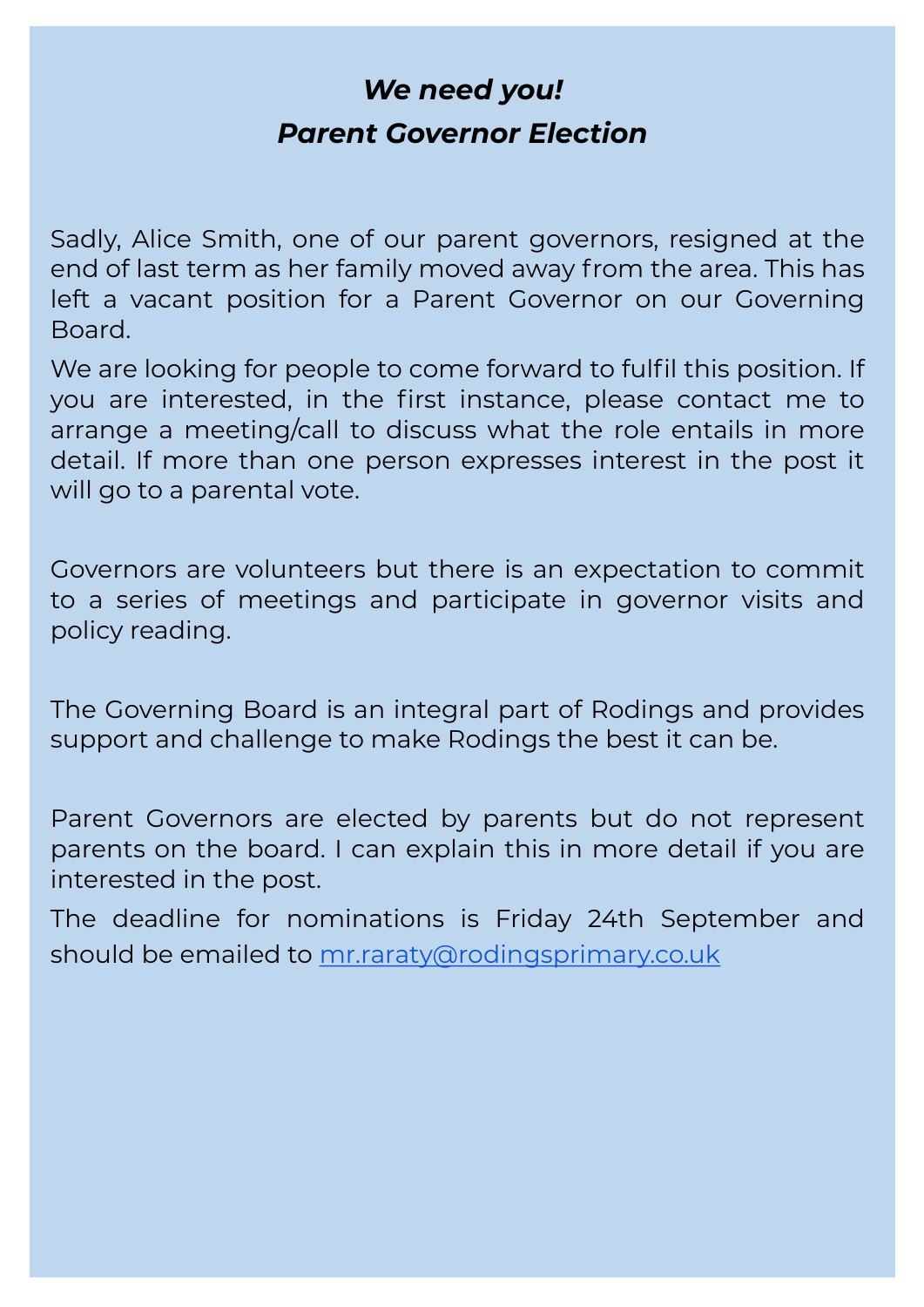I would just like to welcome all the new parents & carers to the school and introduce myself. I am Mr Clements the School Site Manager and I would like to make you aware of a couple of things.

First thing in the morning we operate a Kiss & Drop system, this allows you to pull into the main car park, kiss your children goodbye knowing that they are in the safe hands of the staff and get away safely.

The school day starts at 8.30am, so please keep the children with you until you see a member of staff in the car park. We also have another member of staff on the zebra crossing and at the main reception. It does get pretty busy at times so please park as far down the 3 lanes as possible.

Please do not drop your children before or directly after the speed hump.

#### Pick up in the afternoon is run in a different way.

We have 10-12 mini buses parked in the bus lane, this leaves us 2 lanes for parents/carers until the buses have gone. Weather permitting we will use the field for the buses.

Please park as far down each lane as possible and move forward as the car in front moves away. A member of staff will do their best to direct you where to go.

It's imperative that you all adhere to your allocated pick up times, it will make it so much easier for everyone.

Please ensure that you stick to the 5mph speed limit, and be aware that there are children all around you at all times



Thank you for your time and effort to make this work.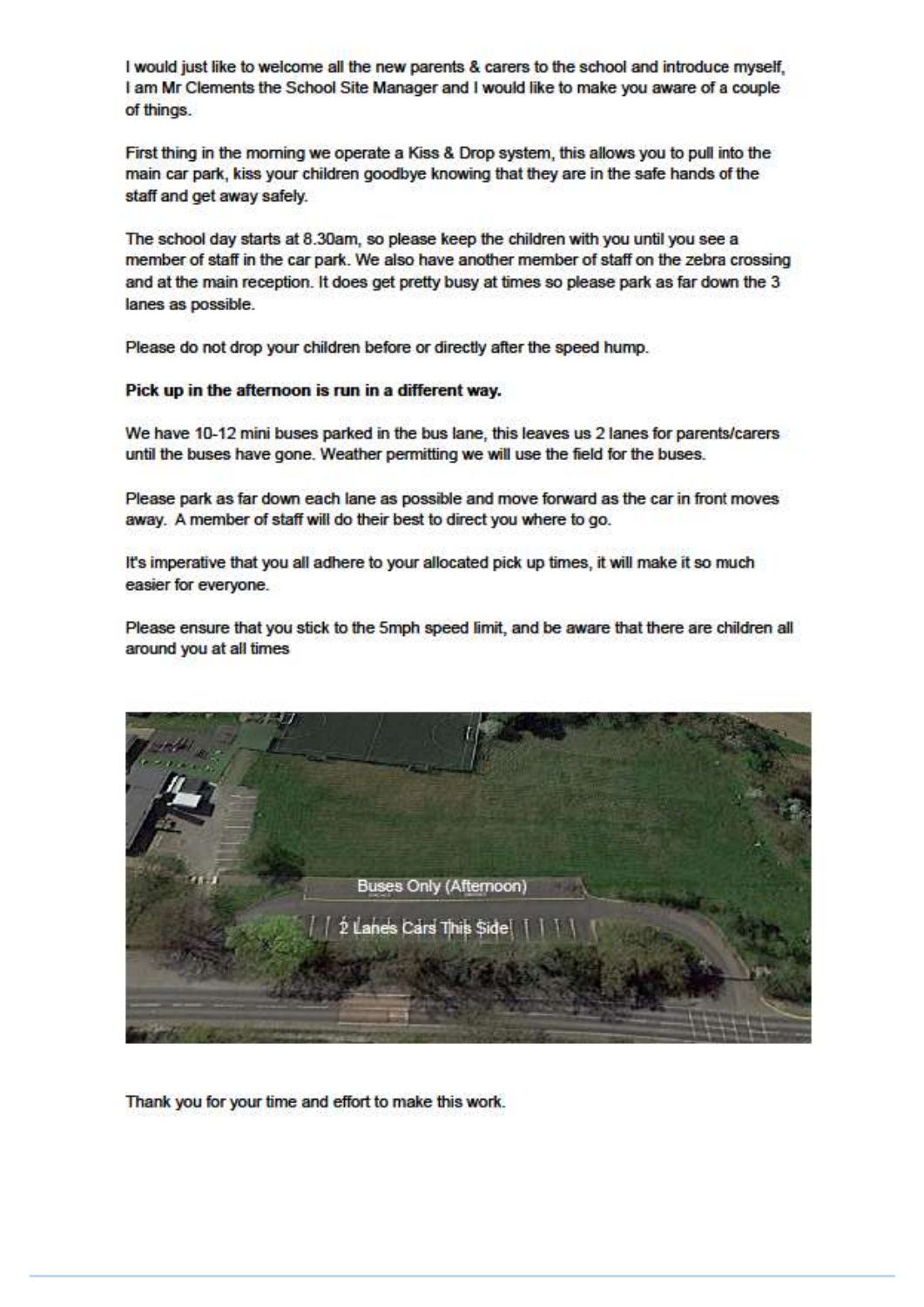## **RODINGS STARS**

Arthur was awarded a Blue Peter 'sports' badge over the holidays for taking part in a new sport (cricket). He wrote to Blue Peter to tell them all about it and they sent him a limited edition Blue Peter badge designed by Olympic Medallist Skye Brown.

We are very proud of him :-)





Local Artists' Paintings, Refreshments, Plants, Raffle, Cakes, Homemade Jams & Marmalades, Candles, Jewellery & more

Please support your local churches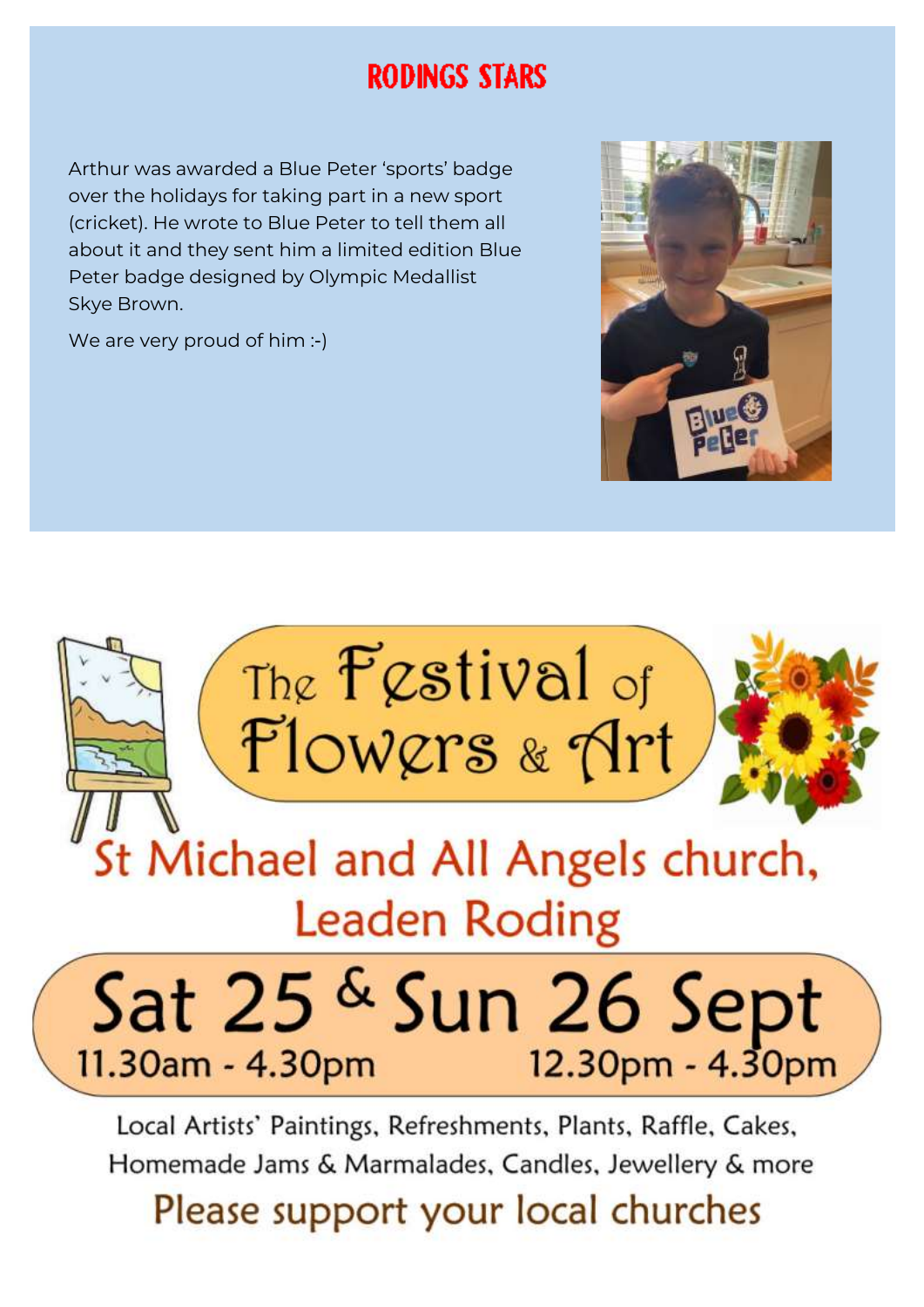

### **Forest School Dates Autumn Term 2021**

| Date        | am               | pm             |
|-------------|------------------|----------------|
| Wed 8 Sept  |                  | Y2             |
| Wed 15 Sept |                  | YI             |
| Wed 22 Sept |                  | Y2             |
| Wed 29 Sept |                  | Y1             |
| Wed 6 Oct   | YR tbc           | Y2             |
| Wed 13 Oct  | YR tbc           | <b>Y1</b>      |
|             | <b>Half term</b> |                |
| Wed 27 Oct  | YR               | Y <sub>2</sub> |
| Wed 3 Nov   | YR               | Y1             |
| Wed 10 Nov  | YR               | Y2             |
| Wed 17 Nov  | YR               | Y1             |
| Wed 24 Nov  | YR               | Y2             |
| Wed 1 Dec   | YR               | Y1             |
| Wed 8 Dec   | ΥR               | Y <sub>2</sub> |

If you would like to volunteer to help with forest school, please email the following:

miss.wright@rodingsprimary.co.uk to be a reception volunteer mrs.magness@rodingsprimary.co.uk to be a Year 1 volunteer mrs.simpkins@rodingsprimary.co.uk to be a Year 2 volunteer

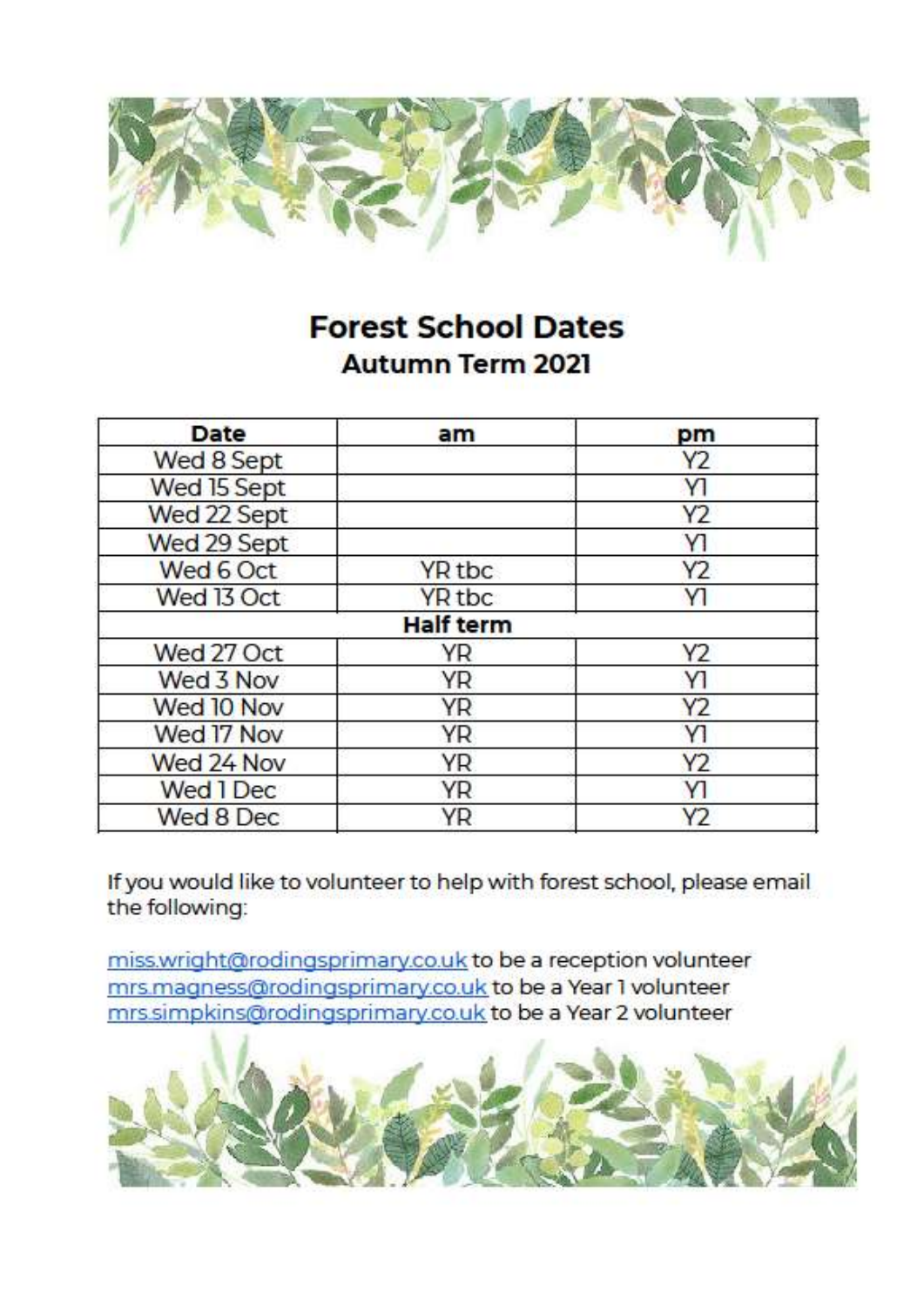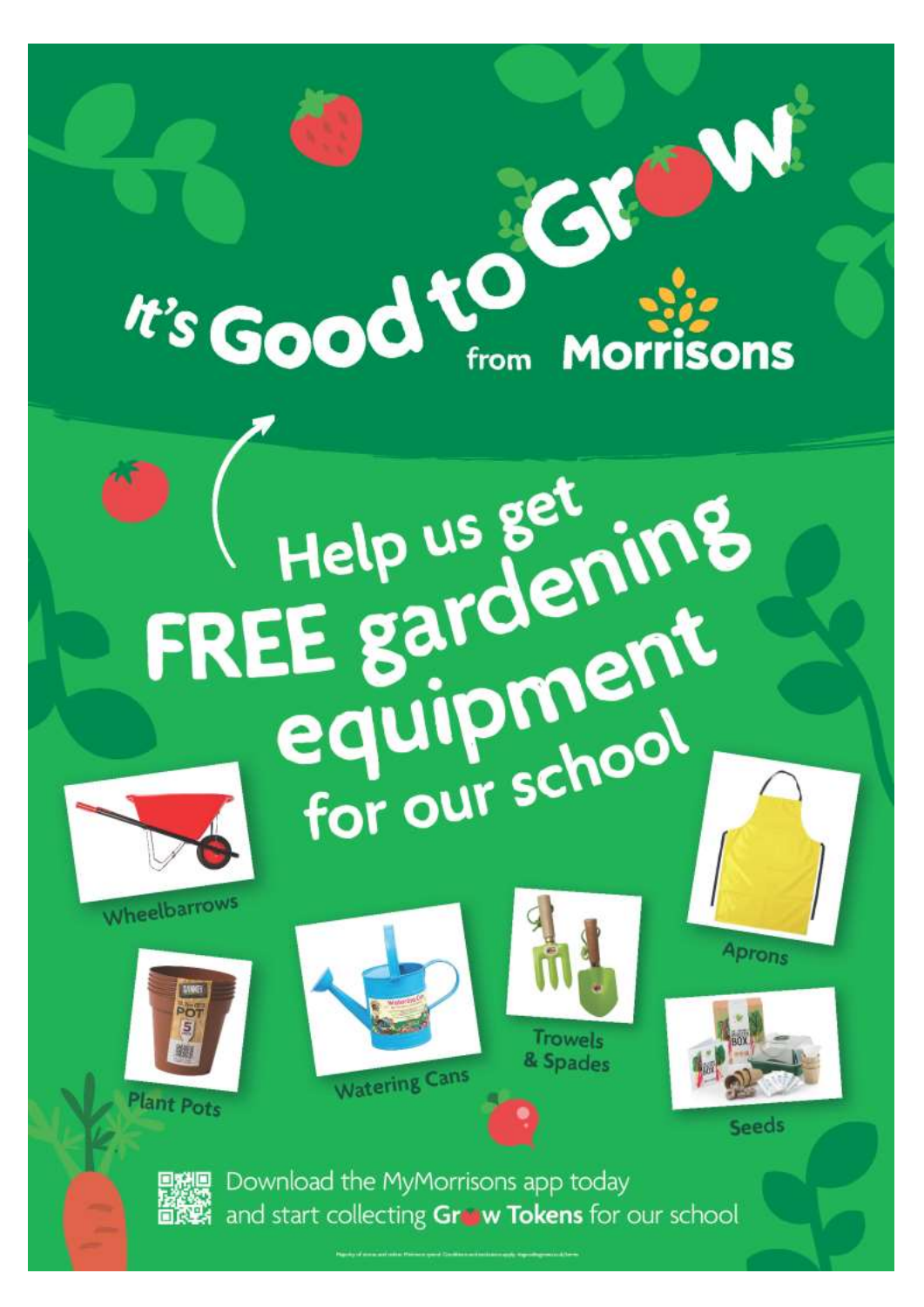# **ROM THEATRE ARTS**

# **DANCE ACT SING PERFORM**

01371 878020/07720651485

kids@romtheatrearts.co.uk

**WWW.ROMTHEATREARTS.CO.UK**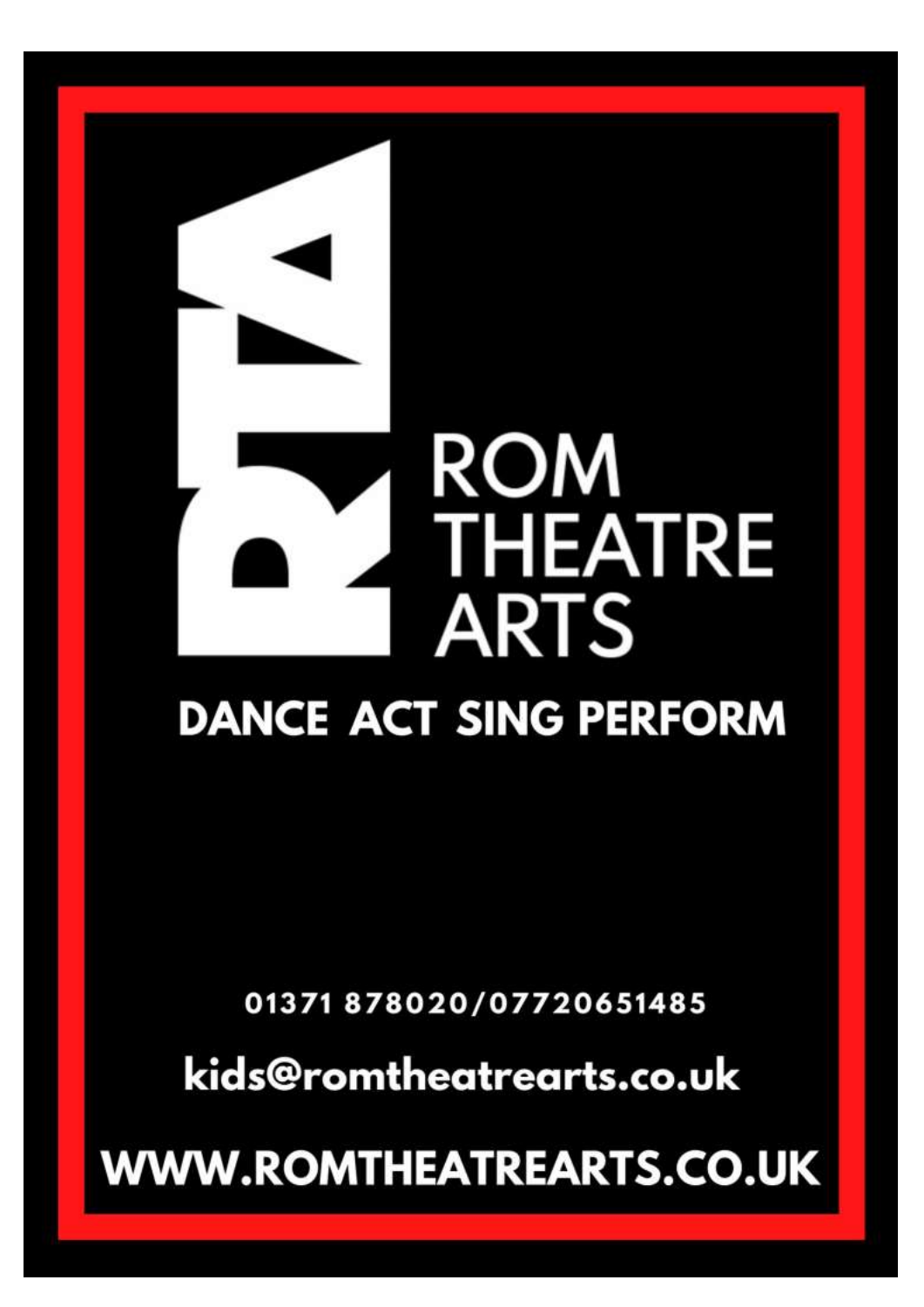

# **THURSDAY**

ROM

**AGENCY** 

THEATRE

Age 3 - 5 4.00 - 4.45 Age 5 - 9 4.45 - 5.45 Age 10 - 12 5.45 - 6.45

Flicks & Tricks 6.45 - 7.45

Our Acrobatics class teaches, flexibility, strength, balancing, limbering, tumbling. contortion, artistic gymnastics, rhythmic gymnastics, sport acrobatics, hand balancing and lots more,

# **FREE TASTER SESSIONS ON ALL GLASSES**

We also have a professional theatrical agency, where we put children on TV. Film and Theatre. Here are just a few names our clients have worked for!

Matilda

isérables



NatWest

Email kids@romtheatrearts.co.uk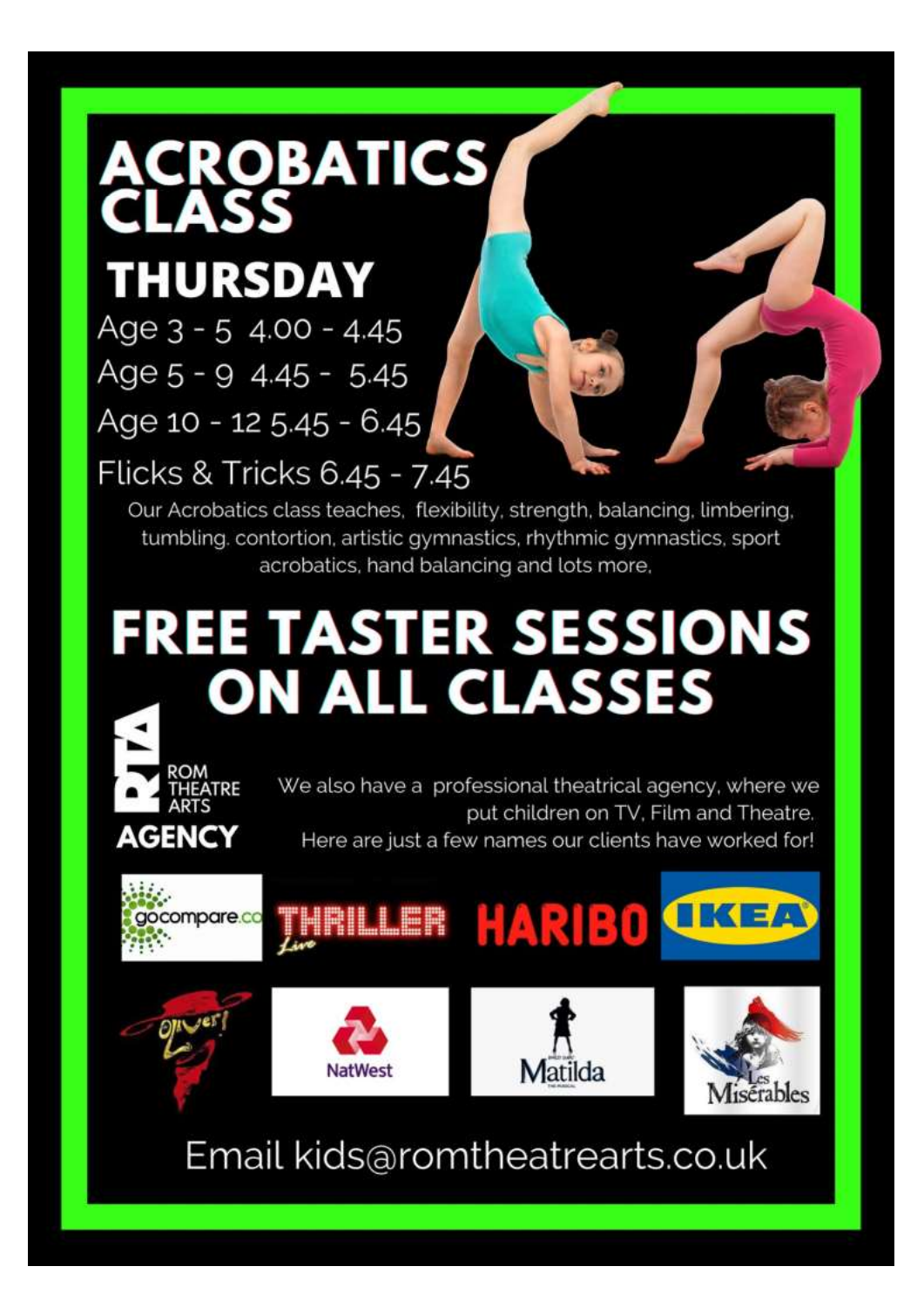**Professional Theatre School** for children age 2+

Sat 8.45 - 10.00 Musical Production Infants Age 2 + Sat 8.45 - 11.00 Theatre School Junior Broadway Age 4 Sat 9.45 - 1.45 Theatre School Junior Westend age 6-8 Sat 9.30 - 2.30 Theatre School Intermediates Age 9-12 Sat 8.45 - 3.15 Theatre School Seniors Age 12 + Sat 1.45 - 3.15 Tap & Ballet Beginner Students Sat 3.15 - 4.45 Tap & Ballet Advance Students Mon 4.00 - 4.30 Baby Ballet Age 3-5 Mon 4.00 - 5.30 I.S.T.D Ballet, Tap & Modern Age 5-9 Mon 5.30 - 7.00 I.S.T.D Ballet, Tap & Modern Age 10+

Private lessons avalible in Jazz, Tap, Acting, Vocal & **Musical Theatre** 

RTA Kids also offer examinations in I.S.T.D. New Era. Acting & Musical Theatre, taken twice yearly Performances throughout the year held at our very own premises & at a London theatre.





**ATRE** 

) S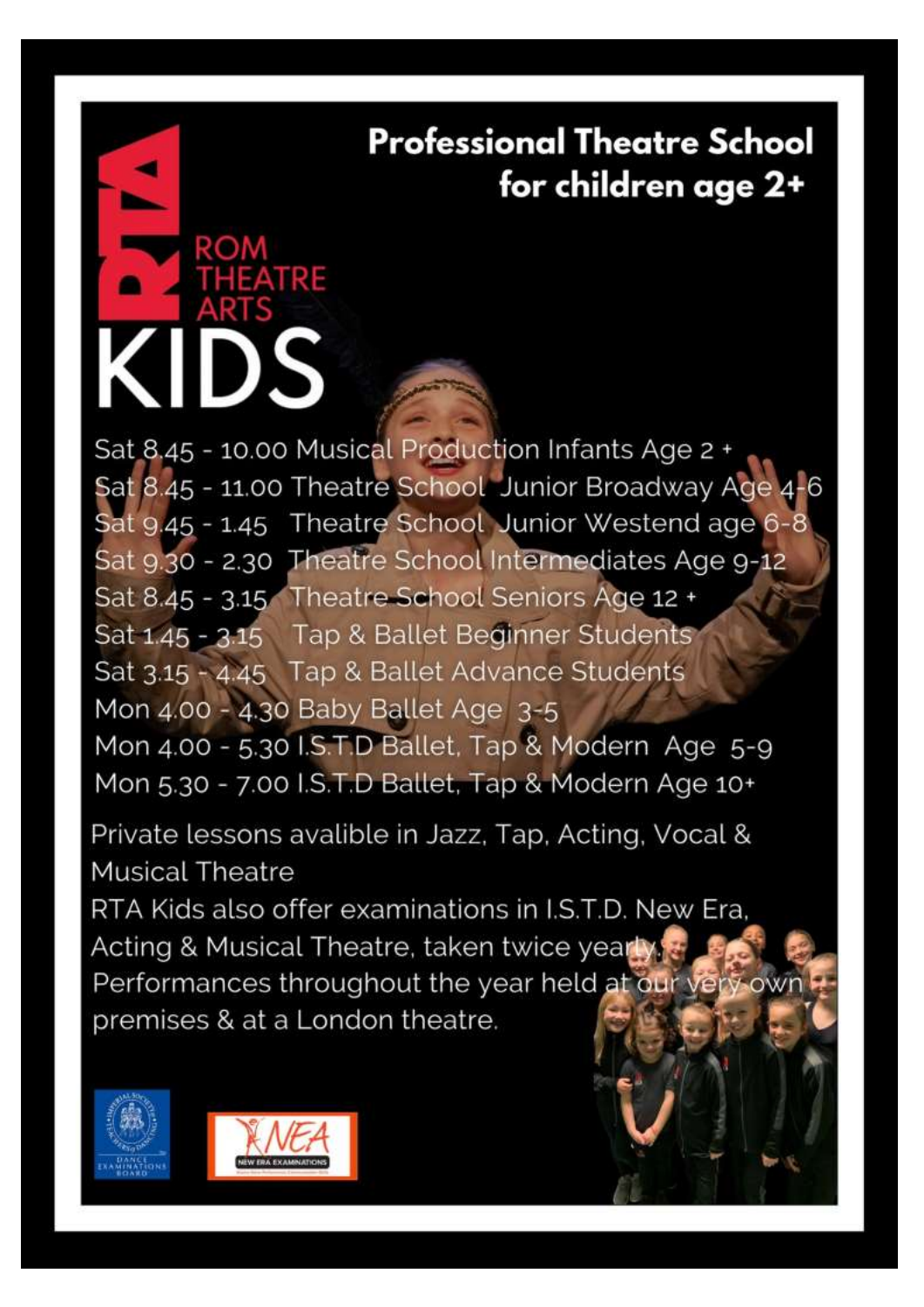

# **WEEKDAY CLASSES**

#### Class Day Time Monday 4.45 - 5.45 Jazz technique Monday 4.45 - 5.45 Stretch and limbering Monday 5.45 - 6.45 Jazz technique Monday 5.45 - 6.45 Commercial/hiphop Monday 7.00 - 8.00 Commercial/hiphop Monday 7.00 - 8.00 Lyrical dance Tuesday 4.30 - 5.30 Lyrical dance Tuesday 4.45 - 5.45 **Musical Theatre** Tuesday 4.45 - 5.45 Stretch and limbering Tuesday 5.45 - 6.45 Commercial/hiphop Tuesday 5.45 - 6.45 Jazz technique Tuesday 6.45 - 7.45 **Musical Theatre** Tuesday 6.45 - 7.45 Acting 4.45 - 5.45 Musical Theatre Wed Wed 5.30 - 6.30 Musical Theatre Tap Wed 6.00 - 7.00 Stretch and limbering Wed 7.00 - 8.00 Personal Training (max 6) 8.00 - 9.00 Musical Theatre Tap Wed **Thurs Stretch and limbering**  $4.45 - 5.45$ **Thurs**  $5.45 - 6.45$ Jazz technique

 $9 - 12$  $12 +$  $12.4$  $5 - 9$  $12 +$  $9 - 12$  $12+$  $5 - 9$  $9 - 12$  $Q - 12$  $12 +$  $12 +$  $12 +$  $9 - 12$  $10 - 15$ Adult 16 + Adult 16 + Adult 16 +  $5 - 9$  $5 - 9$ 

Age

**PAYMENT OPTIONS** 



**BOOK YOUR FREE TASTER DAY** Email kids@romtheatrearts.co.uk **Whatsapp 07720651485/** 01371878020